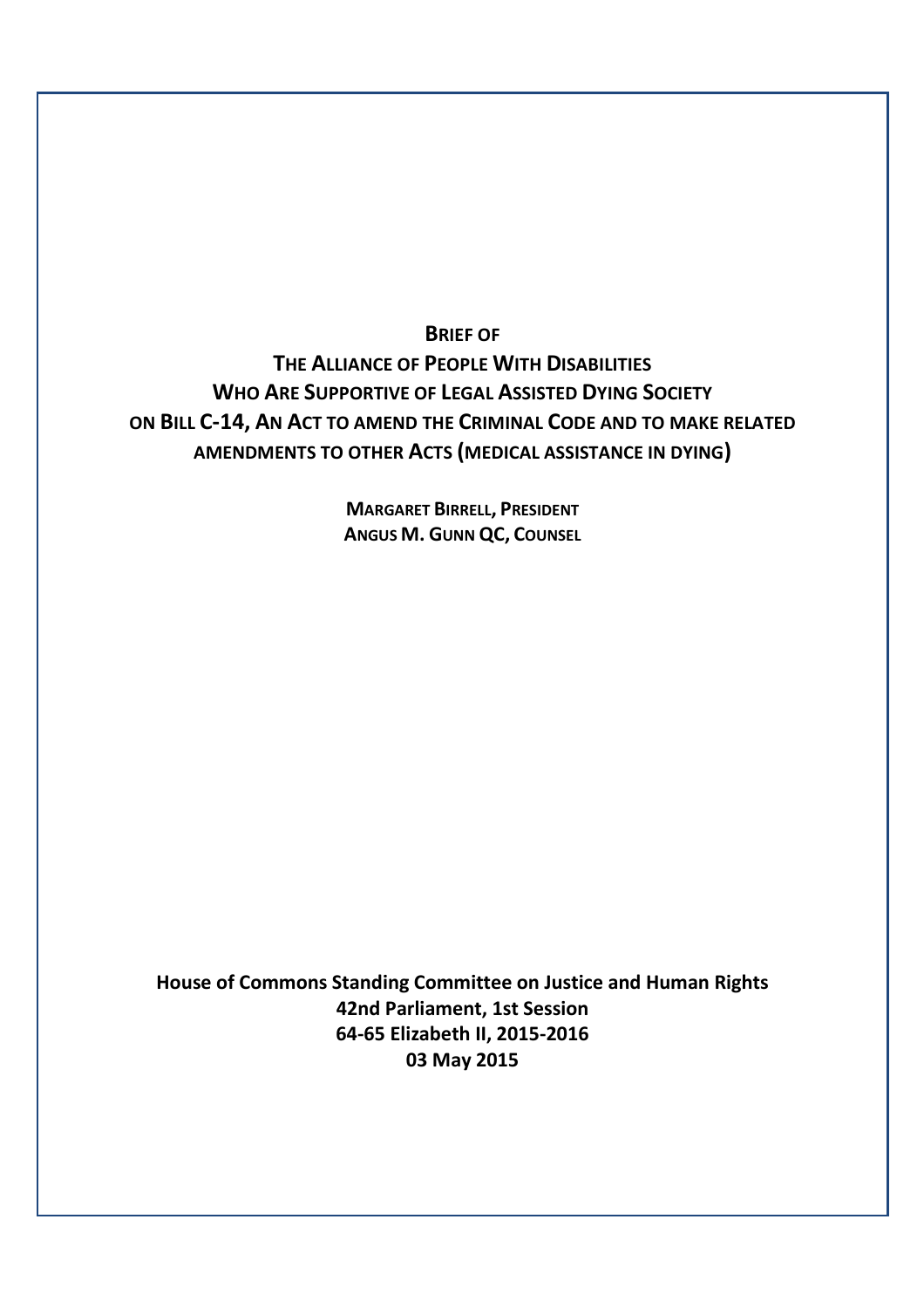### **Brief of the Alliance of People with Disabilities Who Are Supportive of Legal Assisted Dying Society to the House of Commons Standing Committee on Justice and Human Rights 03 May 2016**

#### **1. Introduction**

- The Alliance's members are leading advocates for disability rights.
- The Alliance sought and obtained intervener status at all three levels of court in the *Carter* litigation to advocate for the right that was ultimately recognized in the Supreme Court of Canada.
- It also gave evidence before the Special Joint Committee on Physician-Assisted Dying.

#### **2. Restore the Efficacy of Advance Directives**

- Bill C-14 does not take up the Special Joint Committee's recommendation that the use of advance requests be permitted
- The *Charter* rights of those who suffer from dementia are not less deserving of protection just because their enduring and intolerable suffering results from an illness that also robs them of decision-making capacity.
- The government has provided two rationales for excluding advance directives, neither of which withstands scrutiny.
- The first is that advance directives "generally do not provide reliable evidence of a person's consent at the time that medical assistance in dying would be provided. $^{\prime\prime}$ <sup>1</sup>
	- Advance directives provide highly reliable evidence of a person's consent while the capacity to give consent is intact. Dementia ultimately destroys the capacity to give consent. To insist on such consent at the time of medical-assisted dying is to require the impossible.
	- Are there really individuals who decide that they would rather die than weather the storm of Alzheimer's, but then later change their mind because Alzheimer's isn't so bad after all?
	- Even if these people exist, why should their vulnerability trump that of the thousands of individuals whose wishes have not changed but whose illness robs them of the ability to confirm that fact? Why is the blanket ban that the Supreme Court of Canada rejected for sufferers of ALS acceptable for suffers of dementia?
	- Excluding advance directives will cause needless suffering for thousands of Canadians and will condemn us to protracted *Charter* litigation simply to define the perimeter of *Carter*'s "cruel choice."
- The second rationale offered by the government is that disallowing advance directives "guards against the effects of inaccurate assumptions about the quality and value of life in certain circumstances. $"^{2}$

<sup>1</sup> Government of Canada, *Legislative Background: Medical Assistance In Dying (Bill C-14)* at page 20.

<sup>2</sup> Government of Canada, *Legislative Background: Medical Assistance In Dying (Bill C-14)* at page 21.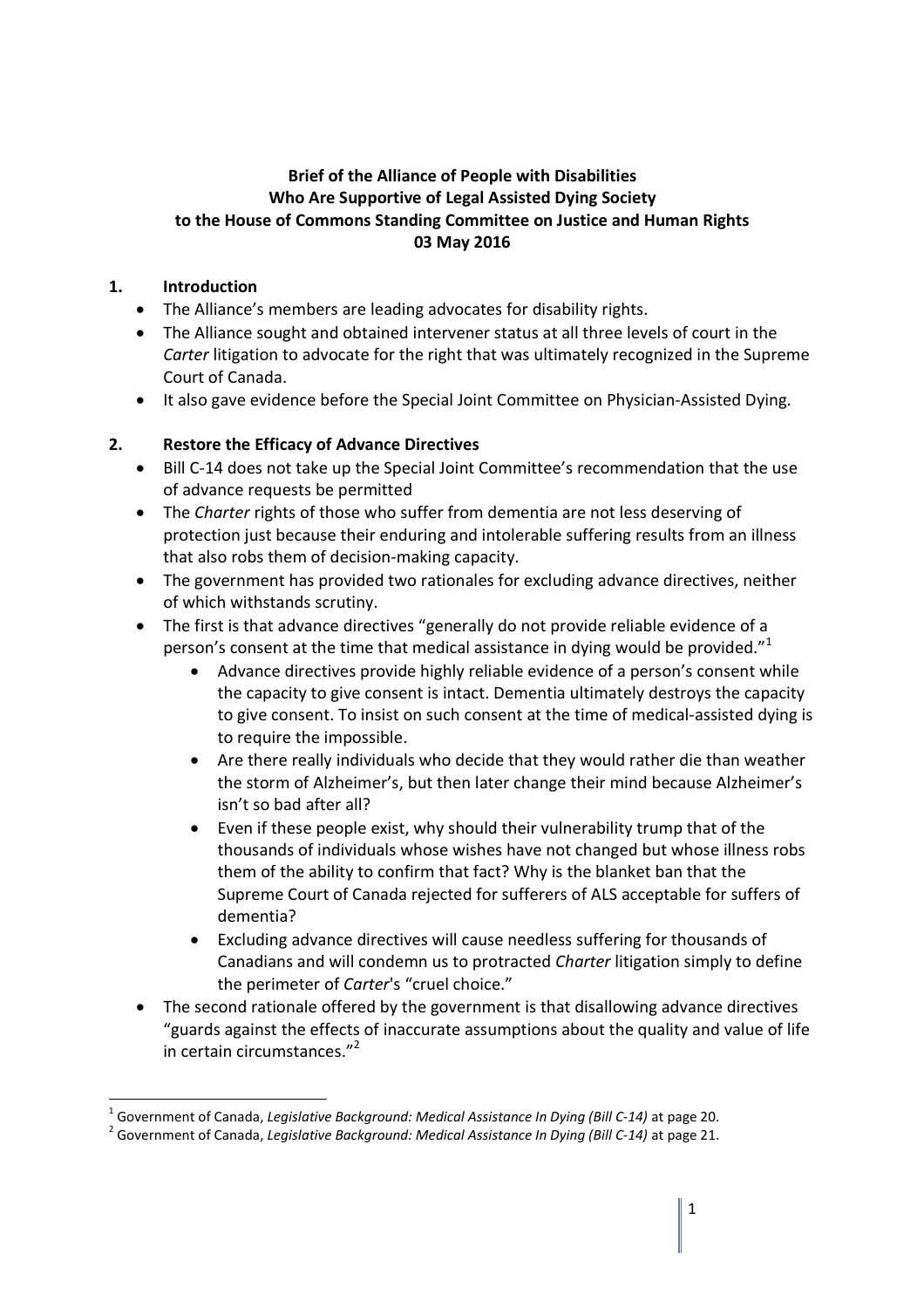- But the reality, for example, of late-stage Alzheimer's Disease is not a matter of assumption.
- If a competent individual makes an informed decision that at a certain stage of decline, the quality and value of life will have degraded to a point where medical-assisted dying is desired, why isn't that decision entitled to respect?
- Who is the state to discard that decision as reflecting "inaccurate assumptions"?
- The Alliance urges the Committee to restore the efficacy of advance directives in relation to medical-assisted dying.

## **3. Remove the Requirement that Death Be Reasonably Foreseeable**

- Bill C-14 rations the availability of medical-assisted dying upon an individual's natural death being "reasonably foreseeable".
- Nowhere is this requirement visible in *Carter*, and to the contrary Kay Carter suffered from the non-life-limiting, non-terminal disease of spinal stenosis.
- The government suggests that to permit medical-assisted dying for those not approaching natural death could undermine suicide prevention initiatives,<sup>3</sup> could normalize death as a solution to many forms of suffering, $^4$  or could de-prioritize respect for human life and equality of all people regardless of illness, disability, or age.<sup>5</sup>
- But these objectives are already served by other elements of the *Carter* test including the need for a grievous and irremediable medical condition, the need for enduring and intolerable physical or psychological suffering, the requirement that the suffering be incapable of relief, the need for a medical or nurse practitioner opinion, and the 15-day waiting period.
- The controversy over whether Ms. Carter could have won in *Carter* but be ineligible under Bill C-14 illustrates the problem with this provision.
	- Canadian criminal law adheres to the principle of certainty: prohibited conduct must be fixed and knowable in advance.<sup>6</sup>
	- It offends this principle for conduct to be criminalized (or not) based on a "case-bycase" application of ambiguous concepts such as "reasonably foreseeable" and "not too remote".<sup>7</sup>
	- Canadians who experience intolerable suffering, and physicians who wish to assist, should not have to guess about the criminality of their actions based on *ex post facto* application of concepts with no settled meaning.
- The Alliance urges the Committee to remove the requirement that natural death be reasonably foreseeable.

<sup>3</sup> Government of Canada, *Legislative Background: Medical Assistance In Dying (Bill C-14)* at pages 6, 20.

<sup>4</sup> Government of Canada, *Legislative Background: Medical Assistance In Dying (Bill C-14)* at pages 6, 20.

<sup>5</sup> Government of Canada, *Legislative Background: Medical Assistance In Dying (Bill C-14)* at page 20.

<sup>6</sup> See, for example, *R. v. Levkovic*, 2013 SCC 25 at para. 33.

<sup>7</sup> Government of Canada, *Legislative Background: Medical Assistance In Dying (Bill C-14)* at page 10.